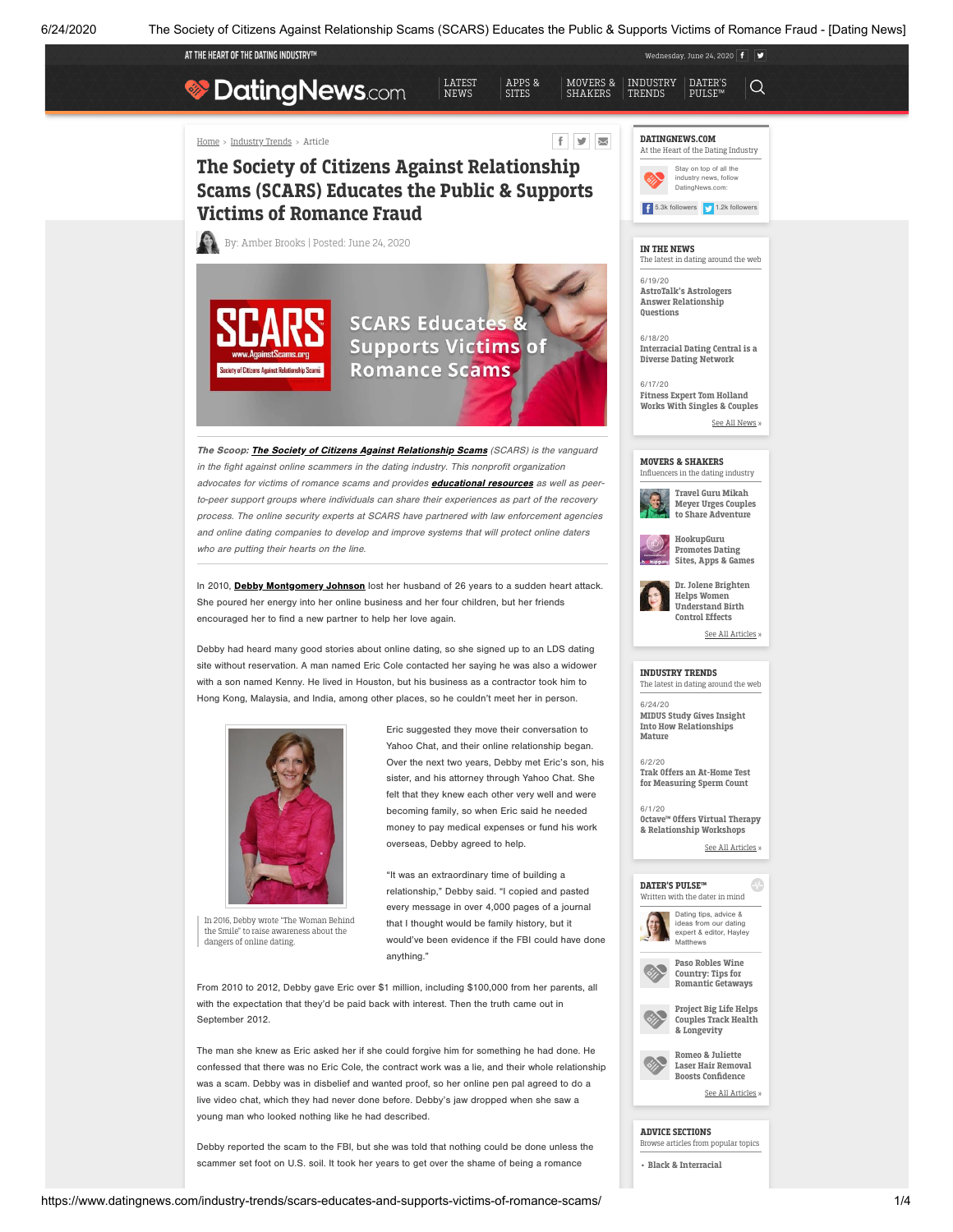#### 6/24/2020 The Society of Citizens Against Relationship Scams (SCARS) Educates the Public & Supports Victims of Romance Fraud - [Dating News]

scam victim. Once she started talking about what had happened to her, she realized she wasn't alone, and millions of other people had similar stories.

Debby started working with the **Society of Citizens Against [Relationship](https://www.datingnews.com/external/?site=45fe109f138bef800cb016dec4f0af4e3c7c607bb2cf16829af4e3956e7ae4a4) Scams** in 2016, and she has become one of the organization's most passionate advocates for victims all over the world. SCARS stands up for people like Debby who put their trust in the wrong person and experience loss, heartbreak, and other trauma as a result.

"My greatest joy is when Ican stop someone from getting involved or help someone recover from a scam," she said. "I understand because Iwas in it to the end. You're in it until you're broke or broken. I wanted people to be aware and beware."

### Advocating for Scam Victims Worldwide

Dr. Tim McGuinness founded SCARS in 2015 to represent the millions of people who fall victim to romance scams every year. Tim has been a leading technologist since the early 1980s, and he has seen the scam industry explode in that time.

An international network of criminals made over 19 million scam [attempts](https://www.datingnews.com/external/?site=45fe109f138bef800cb016dec4f0af4e3c7c607bb2cf168202750510fcc7dd8e2f43c6734f2a9fc1) every day in 2018, and each day over 2,000 people fell victim.

"SCARS started a government-registered crime victims assistant organization," Tim said. "It's an NGO establishing worldwide dominance in providing support for victims worldwide. We have offices in China, Mexico, and the United States."

The SCARS team reaches over 1 million people a year through its social media, online videos, and website. Its [dedicated](https://www.datingnews.com/external/?site=45fe109f138bef80e0622f0f579ce1e8ea6cfa2ee4c17149cbe7565a03eb717304bac9d611add47d) support group offers a place of healing for the broken-hearted, and its free scam [reporting](https://www.datingnews.com/external/?site=45fe109f138bef80b1f80568160b5b7897a609d36ba2bcb0) tool has created a searchable index for gathering and distributing information about cyber-enabled scams.



SCARS provides assistance, support, and advocacy for victims of romance scams.

As a crime prevention group, SCARS works with the U.S. Department of Homeland Security, the Counsel of Europe, the National Center for Victims of Crime, and other related organizations. Former cybercriminal Brett Johnson also works as an advisor for SCARS and has provided insights on the psychological techniques and online loopholes scammers use to take advantage of people.

"We're the only organization that is solely focused on online scam victims support and assistance on a global scale," Tim said. "We know the importance of trying to educate people about scams to help them avoid them."

### RomanceScamsNow Offers Information & a Support Group

Tim has been tracking online scam networks for over 20 years now. In 2001, he helped law enforcement agencies arrest an Al-Qaeda cell in Holland. The group was using romance scams and human trafficking to fund its terrorist operations. Tim started studying the scam industry and realized it is much more sophisticated than people know.

"Twenty years ago, people in Ghana were sitting on floors with computers and scamming people was a family operation," Tim explained. "Now you have office buildings full of scammers with an HR department, professional scripts, and a victim list."



In 2000, Tim launched Romance & Dating Scams, which became **[RomanceScamsNow.com](https://www.datingnews.com/external/?site=45fe109f138bef80e9ce0641fc79999d7ae4a9a64d23696197a609d36ba2bcb0)** in 2003. The site is an educational resource and support system for victims of all types of scams. It's not just about the Nigerian prince in need of \$1,000. An online scam can take many forms, including a person on a dating site asking for tokens, gifts, or a loan of under \$50. Scammers often start with small asks to groom a potential victim and see how willing they are to open their wallets.

SCARS provides resources to help victims seek justice and recover from a scam.

According to the Federal Trade Commission, over 25,000 Americans filed complaints about a romance scam in 2019 and collectively lost **over \$200 [million](https://www.datingnews.com/external/?site=45fe109f138bef80d440675ecc7333c198ba58f4571ff9c6d3d7852c1ae7ec7aa19e12e69e16d22fbbbaab379df2b8cbe196dd42a1317f9b625af949fb74bfd38ad0c3b00cad469eaaf5e77bc45e2efd42312d2e13fc0bcc507e49a20ef50944b6b851c4991b936822a5a5af6231ded217f5f4c659bf3473333dab1f304374ce0e97be59af90116f0c7fe4fa301bfc52c4f4c3ccbddec5906448fd89e6ec073b9629e2ab423527ddc0d983c4cee06c0709d0b9f2a19d50c88fe42bfd7c63f8d5a9fd1c3ff390cb033a57a6ad25bc432a3ab35bdf20762d7ab49e1056ebb9cdebbb95e77d0cae209b2cf3847e65734a1626ef7eca8a73cdb301e8a316cfe63c589dfe66fb3ce64fd0017f8038b5b41e29c114387df1f11c9de9980a0a823e8fad)**.

- [Hookups](https://www.datingnews.com/topic/hookups-sex/) & Sex
- [International](https://www.datingnews.com/topic/international-ethnic-dating/) & Ethnic

• Christian & [Religious](https://www.datingnews.com/topic/christian-religious-dating/) • Free [Dating](https://www.datingnews.com/topic/free-online-dating/)

- [LGBTQ+ Dating](https://www.datingnews.com/topic/lgbtq-dating/)
- [Marriage](https://www.datingnews.com/topic/marriage-affairs/) & Affairs
- Men's & [Women's](https://www.datingnews.com/topic/mens-womens-dating/)
- Older [Dating](https://www.datingnews.com/topic/older-dating/)
- [Personals](https://www.datingnews.com/topic/personals-local-dating/) & Local
- Top Sites & [Apps](https://www.datingnews.com/topic/top-dating-sites-apps/)
- [Younger](https://www.datingnews.com/topic/younger-dating/) Dating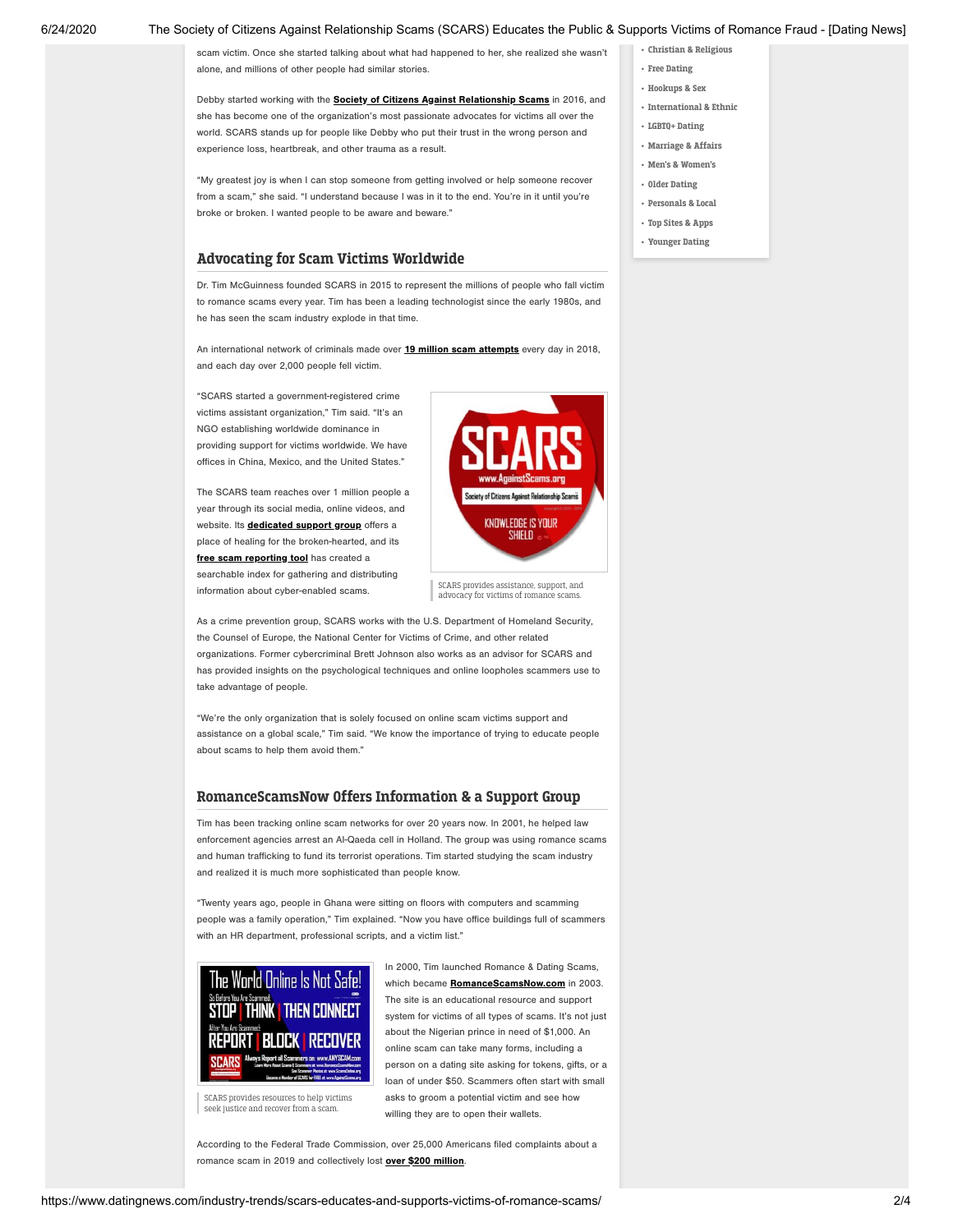#### 6/24/2020 The Society of Citizens Against Relationship Scams (SCARS) Educates the Public & Supports Victims of Romance Fraud - [Dating News]

Of course, money isn't the only thing online daters have to lose. Some scammers in Eastern Europe, Latin America, and Asia are interested in using an international marriage to gain citizenship in the U.S., the U.K., or another Western country. These international brides (and sometimes grooms) have no intention of staying in the relationship in the long run, and they'll get divorced as soon as they've established themselves in their citizenship.

"Scammers are worldwide. The plague is out of control," Tim said. "Fortunately, we've seen some progress. In 2019, over 111,000 scammers were arrested worldwide, and over 1,000 were put to death."

Tim told us that the Chinese government made over 99,000 arrests for cyber-related scams in the last two years, and the Nigerian government also cracked down in terms of cybersecurity. From India to the U.S., many law enforcement agencies have begun addressing the international scam organizations in the online dating scene.



SCARS collects data from law enforcement groups around the globe. RomanceScamsNOW raises awareness about the prevalence of scams and emphasizes that people

of all ages can be prey to these criminals. Young people often think they're too savvy to be victims of an online scam. But Tim told us that the under-35 demographic is the highest at risk for **[becoming](https://www.datingnews.com/external/?site=45fe109f138bef80e9ce0641fc79999d7ae4a9a64d23696170ab23e50e1e4c82434f1d82725290c20e43013108cf809cf6ea358cf98f50f37c9f611b1499f0a180d8878eba90f0a4228e64800225829dd551ef109f2faa20bf119cbae3daf98e1e5c3ad4174ac8df1454a56d4e16a0e3) a money mule** or having their photos or messages used for scam purposes.

Scammers weave so many lies and employ manipulation tactics that victims lose sight of reality and find themselves doing things they wouldn't ordinarily do. It's a dangerous form of gaslighting that can leave a person confused, heartbroken, ashamed, and traumatized by the end. When that happens, the SCARS team comes in to pick up the pieces and aid in the grieving and recovery process.

"The information at SCARS is incredible," Debby said. "And the support groups let people know they're not alone. We can all really understand and empathize because we've been there."

SCARS has pulled back the curtain to reveal how international scam organizations operate and show people how easy it is to fall victim to a lie. From identifying online dating red flags to helping victims rebuild trust, SCARS promotes a healthy dialogue about the nature of online relationships and romance scams.

### In Partnership With Online Dating Companies

Tim is a passionate tech consultant who started his career working for a software publishing company in Miami in the 1970s. Twenty years later, he helped establish TigerDirect as one of the largest consumer electronics retailers. His high-profile work in the tech sector led him to be tapped as a consultant when government officials created regulatory laws for the internet.

"I was part of the consortium to get the **[Communications](https://www.datingnews.com/external/?site=45fe109f138bef8016b2668eb544cc57fdd5a3ca35f84990a670e06a6bc2c7d69e0bd3604bd57d1f25eca28b2f82862e50664f592ffadb0055a8ade725d921b5) Decency Act** of 1996 passed," Tim said. "It was intended to preserve the commercial viability of online companies like dating websites, but it has had unforeseen consequences we're still dealing with today."



Tim said the CDA has made many online companies turn a blind eye to the criminal activities of its members so they can maintain deniability in court. As a result, dating websites and apps can fail to protect users from scammers in the network.

By founding SCARS, Tim aims to work with online dating companies to foster best practices and raise the bar for online policing and anti-scam activity. He has consulted with dating website owners and spoken at online dating conferences on the most effective measures to create a safe online dating environment.

SCARS can help reputable dating companies beef up their security.

When a dating site or app becomes infiltrated by scammers, it's a bad situation for everyone and can lead to class-action lawsuits, serious scandals, and even criminal charges. Companies like MySpace and Backpage have seen the consequences of maintaining irresponsible online operations, and some professionals in the dating industry could face the same fate in the coming years.